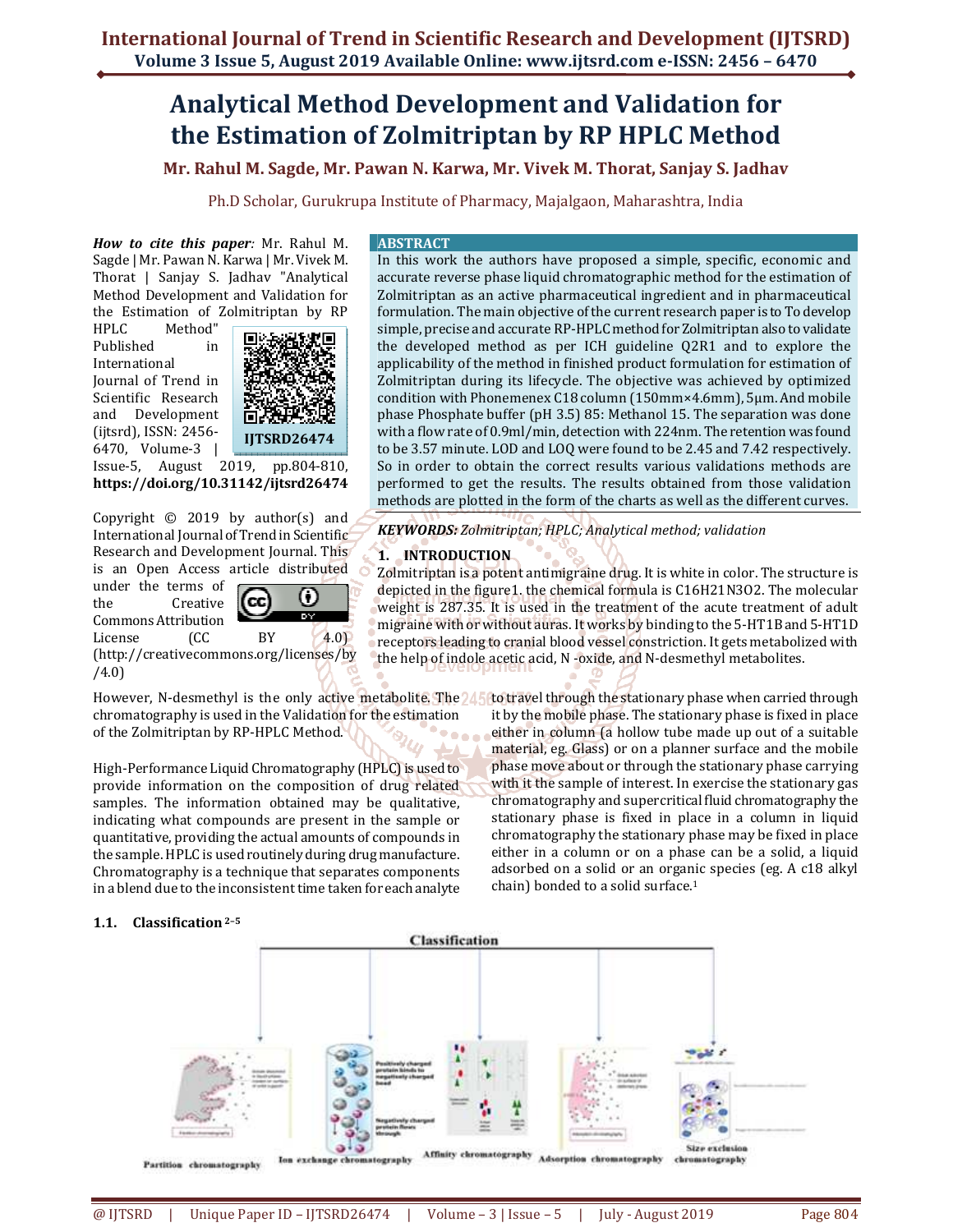#### **1.2. Types of chromatography:**

- $\triangleright$  Normal phase chromatography <sup>6</sup>
- $\triangleright$  Reverse-phase chromatography 7

High-performance liquid chromatography (HPLC) is basically a highly Developed form of column liquid chromatography. As in normal solvent is allowed to drip through a column under gravity, it is instead forced through under high pressures of up to 400 atmospheres. That makes it much it much faster. All chromatographic separations, also the HPLC works under the same basic principle which states that separation of a sample into its constituent parts because of the difference in the relative affinities for the different molecules for the mobile phase and the stationary phase used in the separation. The components of the HPLC are shown in **fig 2** <sup>8</sup>

#### **2. Experimental work**

#### **2.1. Reagent and Chemical:**

Drug sample was obtained from Cadila Healthcare Ahmedabad, HPLC grade Methanol, Triethylamine, Orthophosphoric acid, Potassium dihydrogen phosphate, Anhydrous disodium hydrogen phosphate was obtained from Merk.

#### **2.2. Chromatographic Condition:**

The basic Chromatographic Condition that was strictly followed during the research was as follows. The column selected should be Phenomenex C18 with the size as (150mm×4.6mm), 5μm id. The mobile phase used should be of phosphate buffer with pH 3.5, in ratio with the methanol as 85:15. The detection wavelength was used for 224nm. The flow time was about 0.9ml per min. The temperature should be Ambient throughout the work. The size of the sample was about 10 μl and the time of the working should be 6 min only.

## **2.3. Preparation of Phosphate Buffer, 0.025 M Standard:**

Dissolved 3.40g of potassium dihydrogen phosphate and 3.55g of anhydrous disodium hydrogen phosphate, both previously completely dried at 110º to 130º for 2 hours, in water to produce about 1000 ml sol.<sup>9</sup>

## **2.4. Preparation of standard stock solution of ZMT:**

Accurately weighed 10mg of ZMT and transferred to100 ml volumetric flask containing few ml of mobile phase (buffer 85: Methanol 15 at pH 3.5). The volume was made up to the mark using mobile phase slowly and with mild shaking to make the resultant solution of 100μg/ml. This solution was ultrasonicated for 20 min in two cycles each of 10 min. Also, it was the filter through a 0.45μ membrane filter.

## **2.5. Preparation of working solution of ZMT**

1.0ml of this solution was withdrawn and diluted to 10ml with mobile phase (buffer 85: Methanol 15 at pH 3.5) to make the resultant solution of 10μg/ml. This solution was ultrasonicated for 30 min in three cycles each of 10 min. Also, it was then filtered through a 0.45μ membrane syringe filter. This solution was then used for further analysis.

## **3. Result and Discussion**

#### **3.1. Material Characterization 3.1.1. Melting point:**

Here Melting point of Zolmitriptan (ZMT) was determined using digital melting point apparatus (Labatronics) by capillary method and found to be 137º C. The reference melting point of ZMT was 136 -141°C. Finally, the experimental melting point was found in conformity with standard melting point  $(136-141^{\circ} \text{ C})$ .

#### **3.1.2. determination of absorption maxima:**

**The** absorption maximum of ZMT was determined in the mobile phase of phosphate buffer pH 3.5 and methanol in the ratio of 85:15. The 10μg/ml solution was selected for this experiment and the same was prepared as per the procedure used earlier. The UV spectrum obtained was as shown in **Figure 3**. the maximum absorbance was obtained at 224 nm. The same was used for the setting of UV detector in HPLC for detection of ZMT. It is shown in **table 1.** 

The study was performed by six repeated measurements of the 10μg/ml solution of ZMT in the given chromatographic conditions as given earlier. Each chromatogram obtained was recorded and integrated to determine peak area, retention time, tailing factor and number of theoretical plates. The representative chromatogram for the study was as shown in **Figure 4**. The peak area and retention time were further evaluated by applying statistical parameters like standard deviation and percent relative standard deviation. The results obtained were as depicted in **Table 2**. From the results obtained the %RSD obtained for peak area and retention time was found within acceptance criteria as per ICH guideline Q2R1. Therefore, it was concluded that the method passed for the test of system suitability testing.

## **3.2 Method validation: 3.2.1 Linearity and Range:**

Linearity is defined as the mathematical relationship which can be can be graphically represented as a straight line, between the two quantities that are directly proportional to each other. From stock solution aliquots of 1.0, 2.0, 3.0, 4.0, 5.0 and 6.0ml were pipetted out and diluted up to 10ml to obtain the resultant solutions of 10, 20, 30, 40, 50 and 60μg/ml respectively. Each of this solution was injected to the given chromatographic conditions and chromatograms were recorded. The mean peak area was determined by integration of chromatograms. The calibration curve was constructed between concentrations of standard solutions versus peak area. Results were recorded for the equation of the line, correlation coefficient and intercept.

$$
Y = mX + c
$$

Where,  $Y = Peak area$ ; m = slope;  $X = measured$  $concentration; c = intercept$ 

The linearity of the method was assessed by injecting standard solutions in the range of 10 to 60μg/ml in triplicate to the given chromatographic conditions and mean peak area was determined in each case. The resulting mean peak areas for six standard solutions obtained were as depicted in **Table 3**. It was then plotted against the concentration to obtain a calibration curve. The calibration curve obtained for ZMT was as shown in **Figure5** below. From the calibration curve obtained an equation of line was determined and was found to be

## **Y = 30753x – 30217**

The correlation coefficient was determined and found to be 0.9987. As the value for correlation coefficient was very near to linearity, it was concluded that the developed method was found to linear for the standard solutions of ZMT in the range of 10-60μg/ml.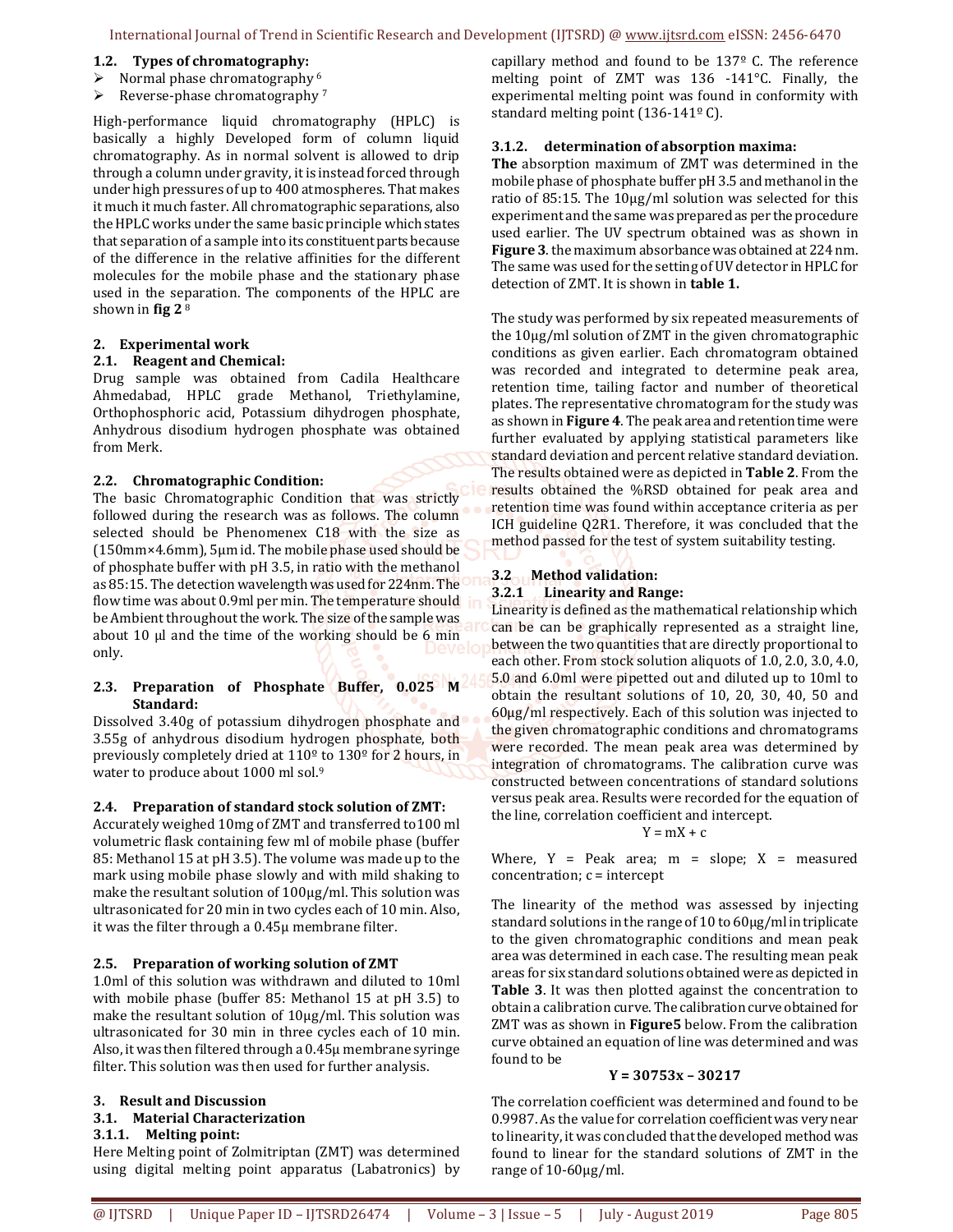#### **3.2.2 Precision:**

Precision is the measure of how close the data values are to each other for a number of measurements under the same set of experimental conditions. The precision of an analytical method is usually expressed as the standard deviation or relative standard deviation (coefficient of variation) of a series of measurement.

The precision of the method was established by defining three quality control standards across the given range of 10 to 60μg/ml. Precision was studied by two different means viz. by assessing repeatability and intermediate precision. Repeatability was assessed in triplicate in a day after an interval of three hrs each. However, intermediate precision was performed on three different days. From the calibration range, three QC standards were defined viz. 15, 35 and 55μg/ml as LQC, MQC and NQC respectively. The solutions for QC standards were prepared by diluting the main stock standard solution of 1.5, 3.5 and 5.5ml up to 10ml. These three solutions were injected to given chromatographic conditions in triplicate and the mean peak area was then determined. Results were recorded to calculate mean, SD, %RSD. The results obtained for a precision experiment were as shown in **Table 4**. As shown in **Table 4** the mean peak area obtained in the precision experiment to establish repeatability and intermediate precision was further subjected to statistical analysis to determine standard deviation and percent relative standard deviation. The results obtained for %RSD were less than 2% i.e. within acceptable limits as pet ICH Q2R1 guidelines. Hence, it was concluded that the present method successfully passed for the test for precision as per ICH Q2R1 guideline.

#### **3.2.3 Accuracy:**

The accuracy of the analytical method is the closeness of the  $\mathbf{I}$ test result obtained by the method to the true value. % Accuracy was determined from the observations of precision study using the following formula, shown in **Eq.1** 

#### Limit for % accuracy is NMT 5% RSD.

The results obtained for percent accuracy study were as illustrated in **Table 5**. The results obtained for percent accuracy were in the range of 81.76 to 97.99 % w/w. Out of the results obtained the percent accuracy was failed for the concentration of ZMT at 35μg/ml. However, the agreement of results showed percent RSD within acceptance criteria.

#### **3.2.4 Robustness:**

The robustness of an analytical procedure is defined as the measure of its capacity to remain unaffected by any of the small, but it is deliberate variations in method parameters and provides an identification mark of its reliability after its normal usage. Robustness of the method was established by a certain variation in method parameters. In this method, the parameters like organic concentration of the mobile phase and flow rate were varied as per **Table 6**. The 10μg/ml concentration was selected for this experiment and the same was kept constant during all variations made in the method parameters. The selected concentration was injected three times at each level of change and chromatogram recorded. From the chromatograms obtained mean peak area was determined. It was the used for calculation mean measured concentration at each level of change and finally for determination of percent assay. The results were evaluated

for compliance with the pharmacopoeial standards and displayed in **table 7, 8** 

The chromatograms were recorded for each deliberate variation in method parameter and corresponding peak area was determined. Hence it was concluded that the method was proved to be robust for deliberate variation in method parameters.

#### **3.2.5 %Recovery:**

Percent recovery is the determination of percent purity of given drug analyte in the finished product. Percent recovery experiments were carried out using spike method (standard addition method) at three different levels (80%, 100% and 120%) Known amounts of standard solutions containing analyte were added to pre-quantified sample solutions to get 80, 100 and 120% levels. These samples were analyzed by injecting the sample solution for a given chromatographic condition in triplicates. 10mg of ZMT (API) was weighed accurately and transferred to 100ml volumetric flask containing some amount of mobile phase and volume was made up to the mark using mobile phase to obtain a concentration of 100μg/ml. The resulting solution was filtered through 0.45μ membrane filter and sonicated for three cycles each of 10 min. From the stock solution 1.0ml was withdrawn using micro-pipette in triplicate and kept in three different 10 ml volumetric flasks, cleaned previously and diluted up to 10ml by using mobile phase to obtain resultant solution of 10μg/ml. These solutions were injected for given chromatographic system in triplicate and mean peak area was determined and was and it was subtracted from the area of corresponding standard solution (10μg/ml) to attain actual peak area for sample solution The results obtained were in compliance with the compendial standards for Zolmitriptan as per USP. Therefore, eventually, it was concluded that the presented developed and validated method can be successfully used for the scheduled quantitative determination of ZMT in the capsule dosage form. **Figure 6** indicates the Chromatogram of ZMT obtained for % recovery experiment, **Eq.2** 

#### **3.2.6 LOD and LOQ:**

The detection limit is a characteristic of the limit test. It is defined as the lowest amount of analyte in a sample that can be detected, but not quantitated, under the particular experimental conditions. The quantitation limit is one of the characteristic property of quantitative assays for compounds with the low level in sample matrices, such as impurities in bulk drug substances and degradation products in finished pharmaceuticals. Limit of detection (LOD) and Limit of quantitation (LOQ) were determined from the following formulae, Shown in **Eq.3**. The LOD and LOQ should be expressed in μg/ml for ZMT. The results acquired for LOD and LOQ were as illustrated in **Table 10** From the results obtained, it can be stated that the amount of ZMT as low as 2.45 and 7.42 can be successfully detected and quantified respectively using the proposed method. Therefore, it was concluded that the method was sensitive enough for estimation of ZMT as drug substance.

$$
\text{STEYX} = \sqrt{\frac{1}{(n-2)} \left[ \sum (y - \bar{y})^2 - \frac{\left[ \sum (x - \bar{x})(y - \bar{y}) \right]^2}{\sum (x - \bar{x})^2} \right]}
$$

STEYX as per MS excel = STEYX (known\_y's,known\_x's) Where STEYX = Standard error of Y and X-axis.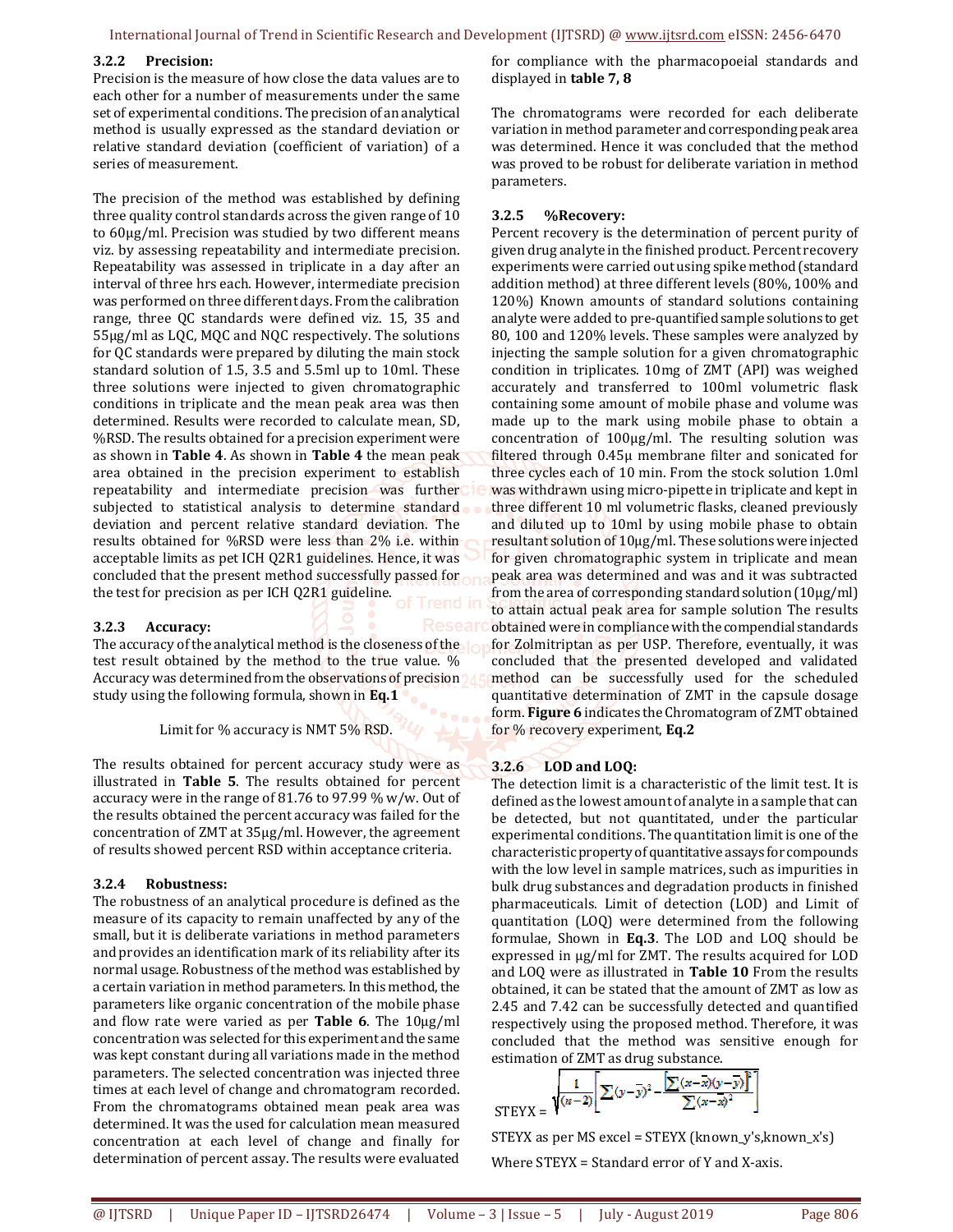## **4. Conclusion**

The present study was aimed to develop a sensitive, precise and accurate RP-HPLC method for the analysis of Zolmitriptan in bulk and pharmaceutical dosage forms. Different Mixtures of phosphate buffer (25mM, pH 3.5) and methanol combinations were tested as a mobile phase on a C18 stationary phase. **A mixture of the buffer: Methanol (pH 3.5)** in a proportion of 85:15v/v was proved to be the most suitable of all combinations since the chromatographic peaks were better defined and resolved and almost free from tailing. The retention time obtained for Zolmitriptan was 3.57min. System suitability parameters were studied with within the acceptance criteria as per ICH Q2R1 guideline. The peak areas of Zolmitriptan were reproducible as indicated by % RSD within the limit. A good linear relationship  $(r^2=0.9987)$  was observed between the standard concentration of Zolmitriptan and the respective peak areas. The regression curve was constructed by linear regression fitting and its regression equation was y = 30753x – 30217 (Where Y gives peak area and X is the concentration of the Zolmitriptan). The presented method was validated for following parameters as per ICH guideline Q2R1 this validation Hence, it was concluded that the proposed RP-HPLC method was sensitive and reproducible for the analysis of Zolmitriptan in pharmaceutical dosage form (capsules) with short analysis time.

**Conflict of Interest:** The authors declare that there are no conflicts of interest.

#### **5. References:**

[1] B. Harborne, J. Preparative Chromatographic Techniques-Applications in Natural Product Isolation: By K. Hostettmann, M. Hostettmann and A. Marston. arch an Ministry of Health, Government of India, New Delhi, pp. Springer, Berlin, 1986. 139 Pp. DM 98. *Phytochemistry* 248. **1987**, *26* (9), 2653–2653 DOI: 10.1016/s0031- [9] Indian Pharmacopoeia 2007, Volume 1, Published by

#### **Content of Tables**

| Sr. No.   Wavelength (nm)   Absorbance |       |
|----------------------------------------|-------|
| 284                                    | 0.196 |
| 224                                    | 1.268 |

#### **Table 1 Observation table for UV spectrum showing absorbance values at different wavelengths**

| . Sr. No. \ | <b>Parameter</b>              | Mean observations | <b>SD</b> | $\%$ RSD | Acceptance criteria Inference |      |
|-------------|-------------------------------|-------------------|-----------|----------|-------------------------------|------|
|             | Peak Area                     | 292112.7          | 4271.27   | 1.46     |                               | Pass |
|             | Retention time                | 3.57              | 0.02      | 0.45     | ~< 0.5                        | Pass |
|             | Number of Theoretical plates* | 2967              | $ -$      | $- -$    | > 2000                        | Pass |
|             | Tailing factor*               | 1.72              | --        | $- -$    |                               | Pass |

## **Table2 Results obtained for system suitability testing and their evaluation**

| Sr. No.        | Conc. $(\mu g/ml)$ | <b>Observed Peak Area</b> | <b>Mean Peak Area*</b> |  |
|----------------|--------------------|---------------------------|------------------------|--|
|                |                    | 294993                    |                        |  |
| 1              | 10                 | 293992                    | 294813                 |  |
|                |                    | 295454                    |                        |  |
|                |                    | 568762                    |                        |  |
| $\overline{c}$ | 20                 | 579259                    | 578853                 |  |
|                |                    | 588539                    |                        |  |
|                |                    | 873109                    |                        |  |
| 3              | 30                 | 853027                    | 875051                 |  |
|                |                    | 899017                    |                        |  |
|                |                    | 1216459                   |                        |  |
| 4              | 40                 | 1186440                   | 1207787                |  |
|                |                    | 1220462                   |                        |  |

## 9422(00)83903-5.

- [2] Clark Still, W.; Kahn, M.; Mitra, A. *Rapid Chromatographic Technique for Preparative Separations with Moderate Resolution Figure 2. Silica Gel Particle Size6 (#rm): (·) r/w; (O) r/(w/2)*; 1978; Vol. 43.
- [3] Martin, A. J. P.; Synge, R. L. M. A New Form of Chromatogram Employing Two Liquid Phases. 1. A Theory of Chromatography 2. Application to the Micro-Determination of the Higher Monoamino-Acids in Proteins. *Trends Biochem. Sci.* **1977**, *2* (11) DOI: 10.1016/0968-0004(77)90204-3.
- [4] Jungbauer, A.; Hahn, R. Chapter 22 Ion-Exchange Chromatography. In *Methods in Enzymology*; 2009; Vol. 463, pp 349–371.
- [5] Fujita-Yamaguchi, Y. Affinity Chromatography of Native and Recombinant Proteins from Receptors for Insulin and IGF-I to Recombinant Single-Chain Antibodies. *Frontiers in Endocrinology*. 2015.
- [6] Meyer, V. R. *Practical High-Performance Liquid Chromatography 5th*; 2010.
- [7] L.R.Snyder, J.L.Glajch, J. L. K. "Practical HPLC Method<br>**C http:** Development", 2nd Edition. *Chromatographia* **1998**, 47 Development", 2nd Edition. *Chromatographia* **1998**, *47* (3–4), 767 DOI: 10.1007/BF02466588.
	- [8] David, B.; Matthew, J.; Marisa, A. Remington the science and practice of pharmacy, ed 21st Lippincott Williams and Wilkins Publishers: Philadelphia, 2005; pp. 495, 1505, 1711-1712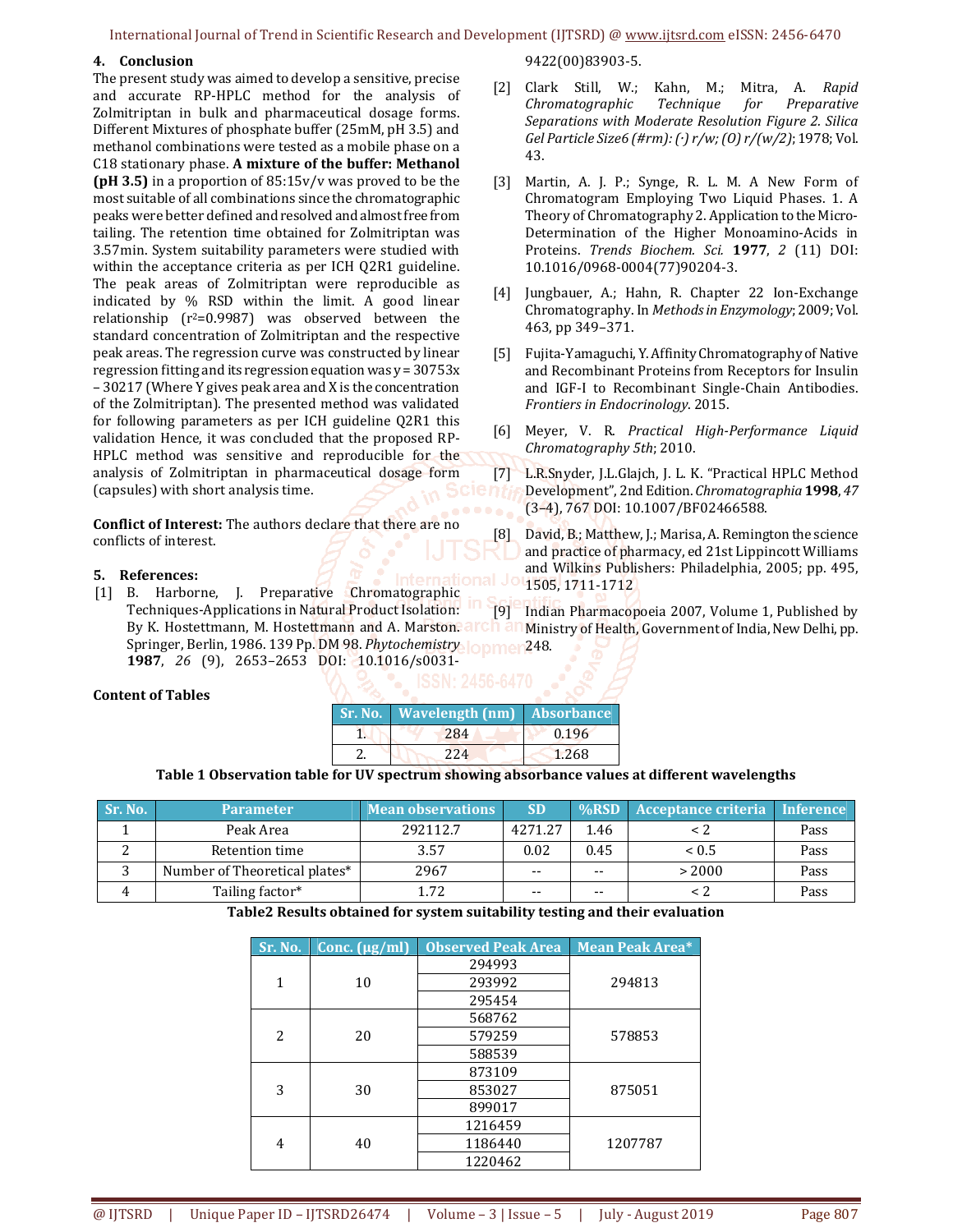|   |    | 1489299 |         |
|---|----|---------|---------|
|   | 50 | 1471187 | 1480200 |
|   |    | 1480114 |         |
|   |    | 1831095 |         |
| h | 60 | 1860281 | 1840189 |
|   |    | 1829191 |         |

## **Table3 Observation table for linearity**

| Conc. $(\mu g/ml)$ | Intra-day precision     |         |           | Inter-day precision     |              |           |  |
|--------------------|-------------------------|---------|-----------|-------------------------|--------------|-----------|--|
|                    | Mean area $\pm$ SD      | $%$ RSD | Inference | Mean area $\pm$ SD      | <b>% RSD</b> | Inference |  |
| 15                 | $425682.33 \pm 3284.62$ | 0.77    | Pass      | $421815.78 \pm 8276.88$ | 1.96         | Pass      |  |
| 35                 | 853934.33 ± 11764.98    | 1.38    | Pass      | 849840.00 ± 9753.51     | 1.15         | Pass      |  |
| 55                 | 1521272.33 ± 9587.04    | 0.63    | Pass      | 1521755.78 ± 18334.41   | 1.20         | Pass      |  |

**Table4 Observation table for Repeatability and Intermediate precision experiment** 

| Sr.<br>No. | Conc.<br>$\left[\mu g/ml\right]$ | <b>Observed</b><br>Peak Area | <b>Mean Peak</b><br>Area <sup>*</sup> | <b>Mean Measured</b><br>Conc. $(\mu g/ml)$ | $\frac{0}{0}$<br><b>Accuracy</b> | <b>Inference (Std. for ZMT</b><br>USP 90-110% $w/w$ |
|------------|----------------------------------|------------------------------|---------------------------------------|--------------------------------------------|----------------------------------|-----------------------------------------------------|
|            |                                  | 417073.67                    |                                       |                                            |                                  |                                                     |
|            | 15                               | 417000.67<br>431373          | 421815.78                             | 14.70                                      | 97.99                            | Passed                                              |
|            |                                  | 838810.33                    |                                       |                                            |                                  |                                                     |
| 2          | 35                               | 853382.33                    | 849840.00                             | 28.62                                      | 81.76                            | Failed                                              |
|            |                                  | 857327.3                     |                                       |                                            |                                  |                                                     |
|            |                                  | 1512052.67                   |                                       |                                            |                                  |                                                     |
| 3          | 55                               | 1510312.00                   | 1521755.78                            | 50.47                                      | 91.76                            | Passed                                              |
|            |                                  | 1542903                      |                                       |                                            |                                  |                                                     |

**Table5 Observations for % Accuracy determination from the data obtained for precision experiment**

| <b>Method parameters</b>                          |     | <b>Standard Variation 1 Variation 2</b> |      |  |  |  |
|---------------------------------------------------|-----|-----------------------------------------|------|--|--|--|
| Organic concentration of mobile phase $(\pm 2\%)$ | 15. |                                         |      |  |  |  |
| Flow Rate $(\pm 0.05$ ml)                         | 0.9 | 0.95                                    | 0.85 |  |  |  |
| Table C Behugtness cunominismt declare            |     |                                         |      |  |  |  |

# **Table6 Robustness experiment design Development**

| <b>Methanol</b><br><b>Concentration</b><br>(%) | <b>Standard</b><br>Conc.<br>$(\mu g/ml)$ | <b>Observed</b><br>Peak Area | <b>Mean</b><br>peak<br>area* | <b>Mean</b><br>measured<br>conc. $(\mu g/ml)$ | $\frac{0}{0}$<br><b>Assay</b> | <b>Inference (Compendial</b><br>standard 90-110<br>$\frac{0}{w}$ |
|------------------------------------------------|------------------------------------------|------------------------------|------------------------------|-----------------------------------------------|-------------------------------|------------------------------------------------------------------|
| 15                                             | 10                                       | 294993<br>293993<br>295454   | 294813                       | 10.57                                         | 105.69                        | Passed                                                           |
| 13                                             | 10                                       | 296033<br>299311<br>297426   | 297590                       | 10.66                                         | 106.59                        | Passed                                                           |
| 17                                             | 10                                       | 299492<br>317948<br>285332   | 300924                       | 10.77                                         | 107.68                        | Passed                                                           |

**Table7 Observations of robustness experiment for organic concentration variation** 

| <b>Flow Rate</b><br>$\lceil$ (ml/min) | <b>Standard</b><br>Conc. $(\mu g/ml)$ | <b>Observed</b><br>Peak Area | <b>Mean peak</b><br>$area*$ | <b>Mean</b><br>measured<br>conc. $(\mu g/ml)$ | $\frac{0}{0}$<br><b>Assay</b> | <b>Inference (Compendial</b><br>standard 90-110<br>$\frac{0}{w}$ |
|---------------------------------------|---------------------------------------|------------------------------|-----------------------------|-----------------------------------------------|-------------------------------|------------------------------------------------------------------|
|                                       |                                       | 294993                       |                             |                                               |                               |                                                                  |
| 0.9                                   | 10                                    | 293993                       | 294813                      | 10.57                                         | 105.69                        | Passed                                                           |
|                                       |                                       | 295454                       |                             |                                               |                               |                                                                  |
|                                       |                                       | 298492                       |                             |                                               |                               |                                                                  |
| 0.95                                  | 10                                    | 310814                       | 299366                      | 10.72                                         | 107.17                        | Passed                                                           |
|                                       |                                       | 288792                       |                             |                                               |                               |                                                                  |
|                                       |                                       | 297624                       |                             |                                               |                               |                                                                  |
| 0.85                                  | 10                                    | 321537                       | 302633                      | 10.82                                         | 108.23                        | Passed                                                           |
|                                       |                                       | 288738                       |                             |                                               |                               |                                                                  |

**Table7 Observations obtained for flow rate variation in the robustness experiment**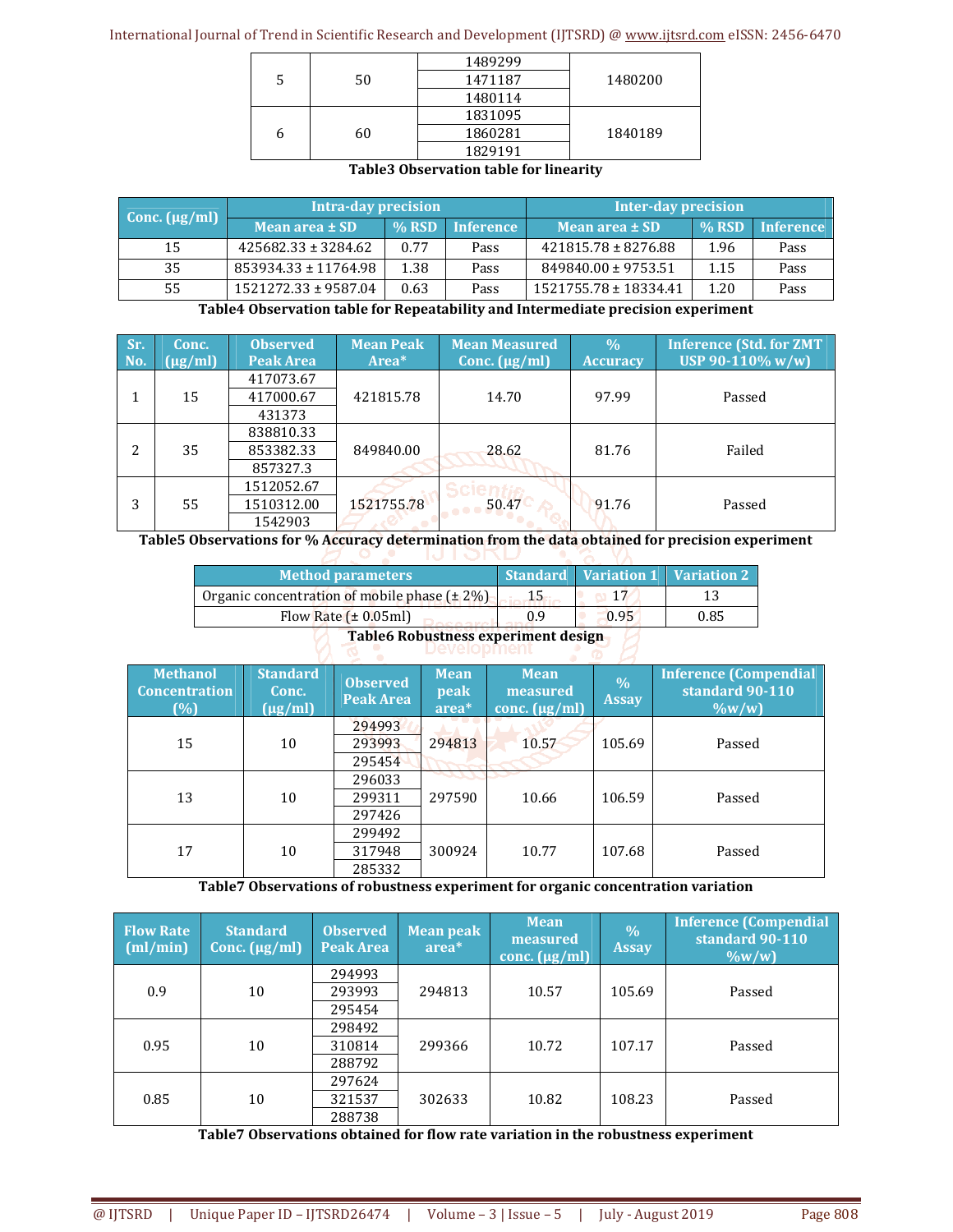| $\frac{0}{0}$<br><b>Recovery</b><br><b>Level</b> | Conc. of<br>standard<br>spiked (µg/ml) | Conc. of the<br>sample<br>$(\mu g/ml)$ | <b>Mean peak</b><br><b>Area of</b><br>sample conc.* | <b>Amount</b><br>recovered<br>$(\mu g/ml)$ | $\frac{0}{0}$<br><b>Recovery</b> | <b>Inference</b><br><b>(Standards)</b><br>$90 - 110\%$ w/w) |
|--------------------------------------------------|----------------------------------------|----------------------------------------|-----------------------------------------------------|--------------------------------------------|----------------------------------|-------------------------------------------------------------|
| 80                                               | 20                                     | 16                                     | 477154                                              | 16.50                                      | 103.70                           | Pass                                                        |
| 100                                              | 20                                     | 20                                     | 631795                                              | 21.53                                      | 109.84                           | Pass                                                        |
| 120                                              | 20                                     | 24                                     | 729010                                              | 24.69                                      | 105.62                           | Pass                                                        |

**Table8 Observations obtained for percent recovery study of ZMT in capsule dosage form** 

| <b>Standard Drug Solution</b> LOD (µg/ml) LOQ (µg/ml) |      |      |
|-------------------------------------------------------|------|------|
| Zolmitriptan                                          | 2.45 | 7.42 |
|                                                       |      |      |

**Table10 Calculation of LOD and LOQ for the present method** 

## **Figures**



**Figure1 Zolmitriptan [(4S)-4-({3-[2-(dimethylamino)ethyl]-1H-indol-5-yl}methyl)-1,3-oxazolidin-2-on**